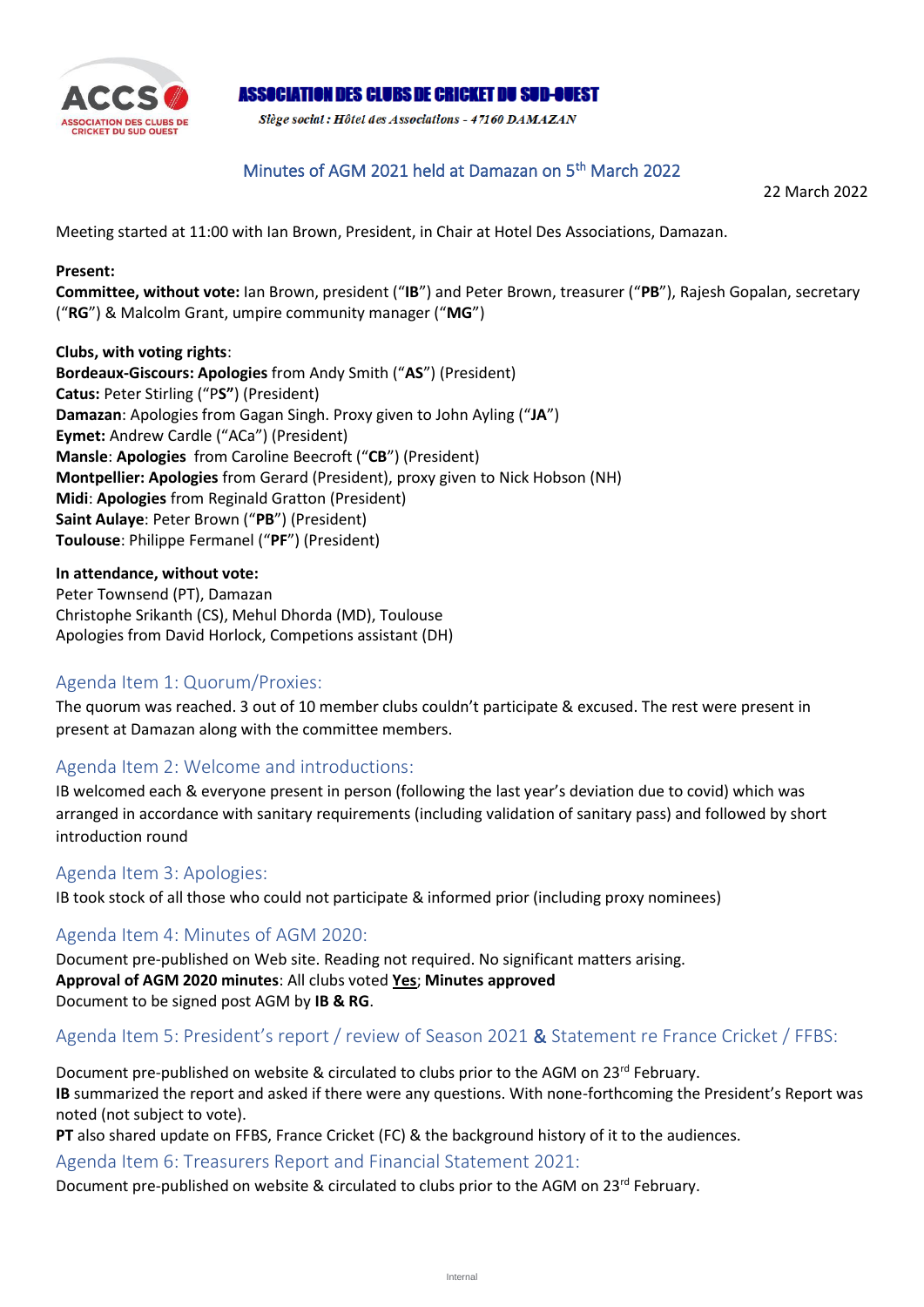**PB** summarized the report and asked if there were any questions. With none-forthcoming the treasurer's report & finance statement of 2021 was noted (not subject to vote).

# Agenda Item 7: Budget proposal 2022:

Document pre-published on website & circulated to clubs prior to the AGM on 23rd February. No further questions were put forward. **Approval of proposed Budget 2021**: All clubs voted **Yes**; **Budget approved**.

# Agenda Item 8: Umpires Report:

Document pre-published on website & circulated to clubs prior to the AGM on 23rd February. **MG** summarized the report and asked if there were any questions. The brainstorming of 2022 season's umpiring way of working happened (see results below in 10.3). The Umpiring Manager's Report was noted (not subject to vote).

# Agenda Item 9: Secretary's Report:

Document pre-published on website & circulated to clubs prior to the AGM on 23<sup>rd</sup> February. No questions were put forward. The Secretary's Report was noted (not subject to vote).

Agenda Item 10: Competitions Match planning for 2022 season:

10.1 Pools / Competition confirmation

*10.1.1 League Pools - each club plays the others home and away, 40 overs per team until unless mutually agreed (say due to time constraints, weather…).*

### **SOUTH** - CATUS MONTPELLIER BARRACUDAS NIMES TCC BEARS TCC WOLVES

### **NORTH** - EYMET DAMAZAN ST AULAYE

*10.1.2 BF Cup Pools - Quarter and Semifinals are based on the Pools, Draw made earlier, 35 overs per team*

Final venue to be confirmed by the sponsor

**SOUTH** - MONTPELLIER BARRACUDAS NIMES TCC BEARS TCC WOLVES

### **NORTH** - CATUS EYMET DAMAZAN ST AULAYE

*10.1.3 ACCSO T20 - Round robin of matches each team playing the other two* SOUTH - At Pouzolles MONTPELLIER BARRACUDAS NIMES TCC X

#### CENTRAL - At Sordelo TCC Y CATUS **TCC X and Y to be decided. A possibility of 3rd TCC team in Central team is being analyzed to have balance and equality in all pools**

NORTH - At Eymet EYMET DAMAZAN ST AULAYE

### 10.2 ACCSO Thirtieth Anniversary

The proposition of naming league for this year as "**ACCSO Pearl League**" to mark the significance of 30 years existence has been agreed / voted by all clubs & approved.



### 10.3 Umpires and Umpiring

After several exchanges & brainstorming, following are the conclusions for umpires & umpiring:

**NOTE:** For later stages of competitions, ACCSO will try to help the home club by providing as many as available, previous pool or very experienced umpire(s).